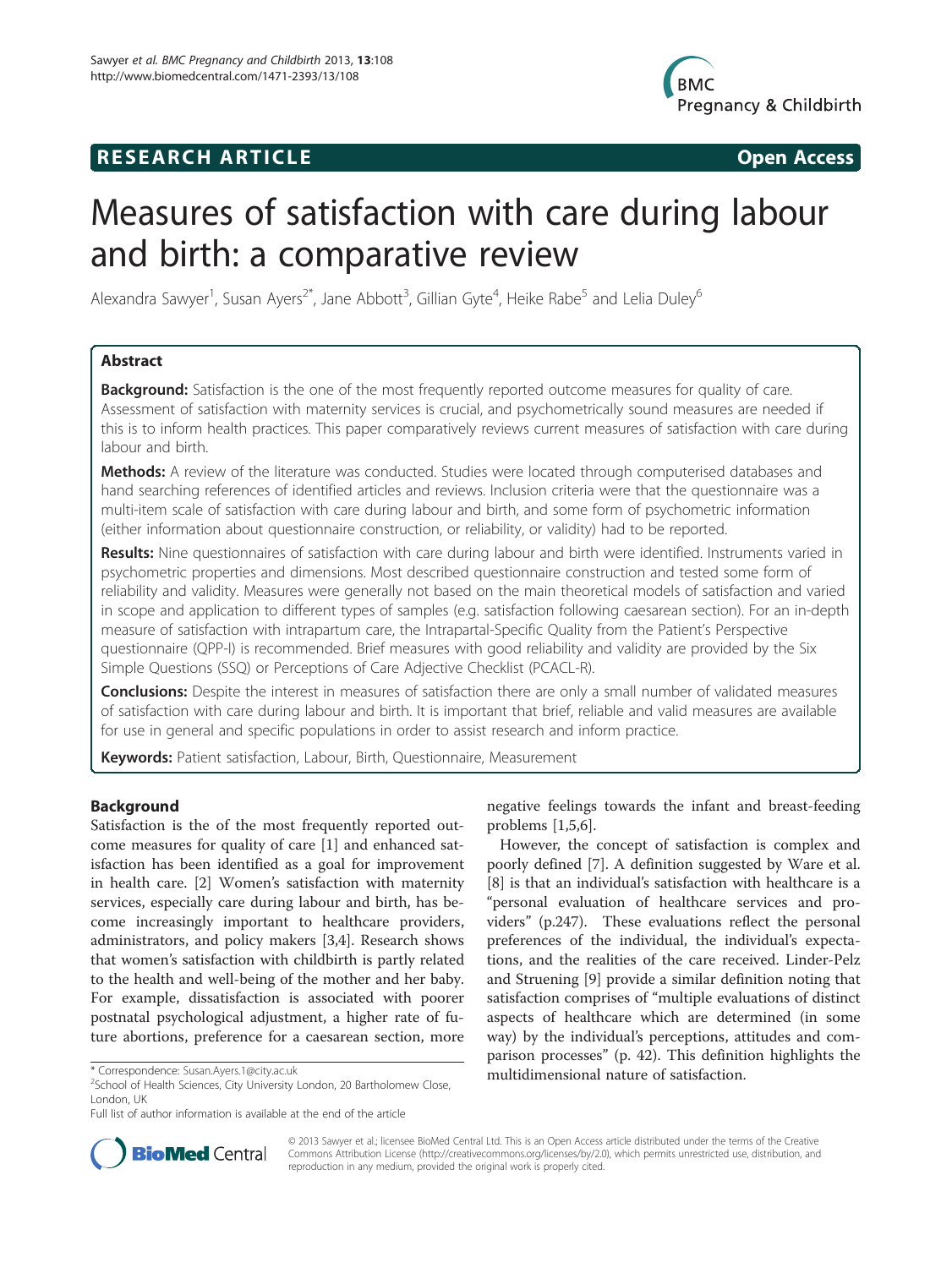Several theories of people's satisfaction with healthcare have been developed [[10\]](#page-8-0). The majority of studies on people's satisfaction are based on fulfilment or discrepancy theories [[3,11](#page-8-0)]. Fulfilment theories state that a person's satisfaction is determined by the outcome of the experience, and previous expectations are not important. In comparison, discrepancy theories argue that a person's satisfaction is determined by the differences between what is expected and what actually happens. Theories of people's satisfaction can be used to inform the development of measures of satisfaction. However, the extent to which this is the case for measures of satisfaction with labour and birth is not clear.

The importance of assessing satisfaction when evaluating healthcare services means it is also imperative that reliable and valid measures are used [\[4](#page-8-0)]. Surveys are the most common method of assessing individual's experiences of care in research, evaluation, and audits. Although satisfaction surveys are vital tools for accessing a person's views, and can form an integral part of assessing the quality of care and informing service planning, they have not always been conducted with the necessary methodological rigour [[4\]](#page-8-0). Firstly, many surveys only use a single item to assess satisfaction with care, which ignores the multidimensional quality of satisfaction [[11,12\]](#page-8-0). For example, research looking at satisfaction with maternity care suggests the following dimensions are important: staff-woman interaction, information, involvement in decision making, pain relief, and birth environment [[3,13](#page-8-0)-[15](#page-8-0)]. Secondly, surveys of satisfaction with maternity services have been criticised for not being developed on the basis of theory [[16](#page-8-0)]. Sitzia and Wood [[7](#page-8-0)] argue that conceptual and theoretical issues should underpin the design and structure of a methodology. Thirdly, satisfaction measures in general have been criticised for being poorly constructed along with having poor psychometric properties including reliability and validity [[17,18\]](#page-8-0).

It is therefore evident that psychometrically sound measures are needed to appropriately evaluate satisfaction with care during labour and birth. However, available measures of satisfaction with childbirth are diverse and range from single item measures to extensive surveys of all aspects of maternity care. Measures do not always differentiate between the experience of labour and birth (such as pain and negative emotions) and the experience of care [[17,19](#page-8-0)]. Therefore many research studies have created their own scales, with little or no psychometric evaluation. This has resulted in a confusing array of available measures that vary in content and quality. There is currently no review of questionnaires used to measure satisfaction with care during labour and birth. This paper therefore reviews current published measures of satisfaction with care during labour and birth. More specifically this review aimed to identify instruments which measure satisfaction with labour and birth; and to evaluate the psychometric properties of these questionnaires.

#### **Methods**

#### Criteria for selecting potentially eligible studies

Studies were included if they reported use of a questionnaire that was a multi-item scale of satisfaction with care during labour and birth, and provided psychometric information (either about questionnaire construction, or reliability, or validity) for the satisfaction measure. Studies were excluded if they reported questionnaires that: (1) described an omnibus measure to assess satisfaction with maternity services overall (e.g. antenatal, birth, and postnatal); (2) included items that were not specific to labour/birth; (3) were qualitative assessments of birth satisfaction; (4) were developed specifically for fathers; (5) comprised of dissertations, nonoriginal research (i.e. reviews, opinion papers), or conference presentations; and (6) were not written in English.

#### Search strategy

A systematic search was conducted to identify potentially eligible studies using the search terms: (Birth or Childbirth or Lab\*r or Intrapart\*) AND (Satisfaction or Perception or Evaluation) AND (Questionnaire or Measure\* or Scale or Instrument). The databases Scopus, PsychArticles, PsychInfo, PubMed, and Web of Science were searched up to 30 July 2011. Reference lists in reports of included studies were searched for additional studies. Citations identified in this search strategy were then checked electronically to identify and remove duplicates. Finally, the Web of Knowledge and Scopus were searched for all reports that cited the final questionnaire measures. No new citations were identified.

#### Selection of studies and data extraction

Titles and abstracts (where available) for each citation were screened by one review author (AS) and those clearly not eligible were excluded. Full text reports were retrieved for the remaining citations. These were screened for inclusion by independently by two review authors (AS and SA). For excluded studies, reasons for exclusion were recorded. For included studies, data were extracted onto a prepared data extraction form by AS, and checked by SA. Data extraction included: the satisfaction measure used, format of the questionnaire, country where study was conducted, sample, and questionnaire construction, reliability and validity.

#### Assessment of psychometric quality

Psychometric quality of each questionnaire was assessed using the following criteria:

Questionnaire construction

• *Item generation*  $-$  this phase is undertaken to develop a pool of items that should include all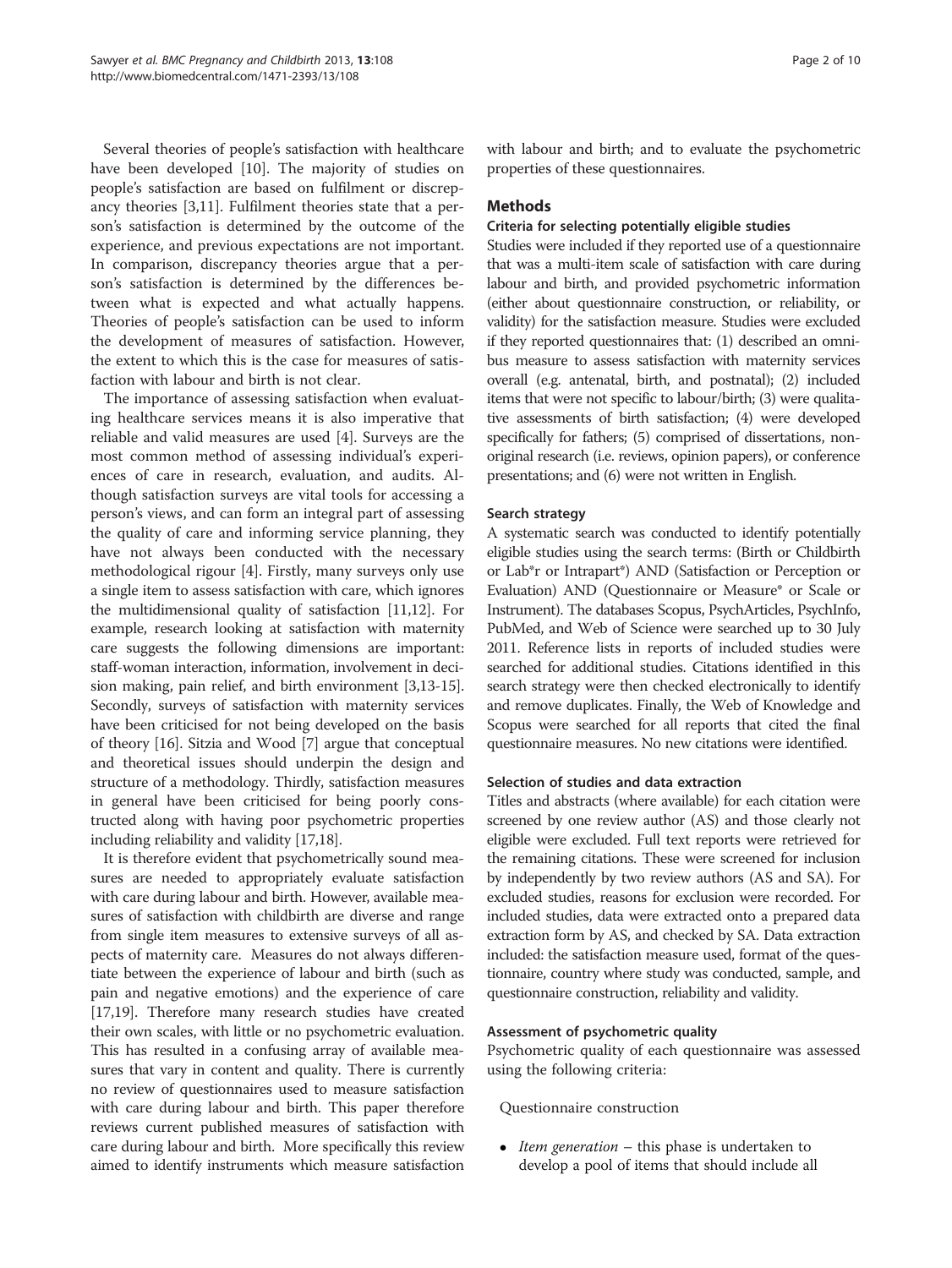important elements of satisfaction by reviewing existing questionnaires, literature, opinions from maternity care-providers and focus groups of mothers. Items taken directly from women represent what they truly value and opinions from providers can ensure that significant elements of care have not been missed [\[20\]](#page-8-0).

• *Pilot study* - the process of pre-test and pilot testing of the final questionnaire by using the response from the pre-test group to make revisions to the final version. Items with ambiguous meanings can be eliminated to maximise the reliability and validity of the questionnaire. The questionnaire should then be re-administered and tested in a new sample [[20](#page-8-0)].

Reliability – the ability of a measure to produce consistent results

- $\bullet$  *Internal consistency* refers to the extent to which items in a questionnaire are measuring the same things. One method of assessing internal consistency is using Cronbach's alpha  $(\alpha)$  and a minimum value of 0.70 is considered reliable [[21](#page-8-0)].
- Test–retest reliability refers to the ability of a test to yield consistent scores over time. It is recommended that a minimum value of 0.70 is considered reliable [\[22\]](#page-8-0).

Validity –the extent a questionnaire measures what it is supposed to measure

- *Content validity* whether an instrument adequately covers the domains to be evaluated. The development of a content valid instrument is typically achieved by analysis of the instrument by raters familiar with the construct of interest. Content validity can also be assessed by focus group participants and review of the literature. Another source of evidence can be obtained from how the measure was initially developed.
- Face validity  $-$  is closely related to content validity and refers to whether a measure appears to be measuring what it is supposed to measure. One method of assessing face validity is to administer the measure to participants and professionals for subjective opinion. Evidence can also be obtained from how the measure was initially developed.
- Criterion validity considers whether scores from the questionnaire correlate with the definitive standard measurement of the same outcome. However, there is no definitive standard for measuring satisfaction in any previous study. A possible exception may be when a longer version of a questionnaire is used as the 'gold standard' to

develop a shorter version of the same established instrument [\[22,23\]](#page-8-0). When no criterion is available it is possible to examine construct validity.

- *Construct validity* can be used when some attribute (i.e. satisfaction) is not "operationally defined." There are many different methods to assess construct validity:
- Group differences if the understanding of a construct leads to the assumption that groups could differ on the test, this expectation may be tested directly. For example it might be expected that women who experienced low support during birth might have lower patient satisfaction scores.
- Convergent validity  $-$  if a test has construct validity then it is expected that test scores will correlate with scores on other tests that measure a similar construct.
- $\bullet$  *Discriminant validity* this is the opposite of convergent validity. If different constructs are not considered to be related then there should be no correlation between test scores measuring these different constructs.
- Factorial validity examination of the internal structure of scales and the ability of the construct to provide a clear factor structure.

No statistaical analysis was planned.

## Results

In total 17,823 citations were identified in the search strategy (Figure [1](#page-3-0)). After de-duplication and screening of titles and abstracts full text copies were retrieved for 453 citations, of which 439 were excluded. The 14 included studies reported nine measures of satisfaction with care during labour and birth. These studies and the questionnaires are described in Additional file [1](#page-7-0) Table S1. For seven questionnaires detail about how the items were selected was reported, and for six a pilot study of the questionnaire was described. Most of the questionnaires (8 out of 9) had tests of internal consistency, but only one reported test-retest reliability [[15\]](#page-8-0). All studies reported on at least one aspect of validity. No study reported criterion validity of the measure. The following section provides a description of each questionnaire and a summary of its psychometric properties.

## Six Simple Questions (SSQ)

The SSQ [\[5](#page-8-0)] is a brief, easily administered questionnaire of satisfaction with care during childbirth. The questionnaire has high reliability ( $\alpha$  = 0.86). Face validity and content validity is suggested by the questionnaire development, as items were reviewed by the authors who developed the questionnaire and assessed it for congruence with the literature. Also, the questionnaire was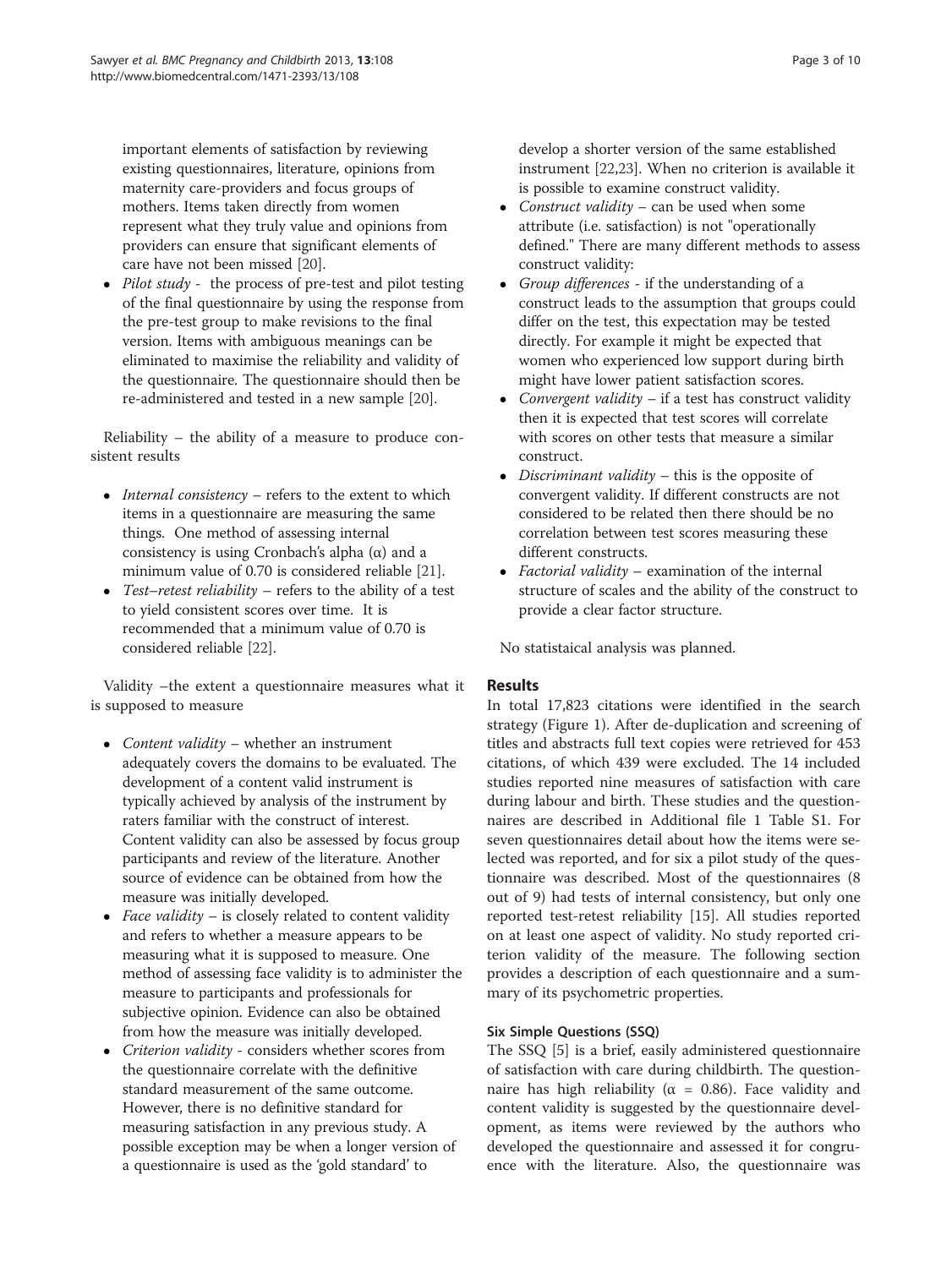<span id="page-3-0"></span>

administered initially to a small group of women to check clarity of language and ease of administration. Construct validity is suggested by moderate to strong correlation  $(r = 0.51)$  with another measure, the Labour and Delivery Satisfaction Index (LADSI) [[15](#page-8-0)] (see below), and the finding that women were more satisfied with their care if it was provided by midwives rather than by doctors. The authors used the SSQ to measure satisfaction with childbirth at 48 hours, 2 weeks and 6 weeks postpartum. However, they do not report the correlations between these time points, which would have provided a useful indicator of test-retest reliability.

The SSQ has high reliability and there is evidence of reasonable face validity and content validity; as well as good construct validity. A limitation is that it uses an overall single score for satisfaction, so satisfaction with specific aspects of care cannot be explored.

## Consumer Satisfaction Questionnaire (CSQ)

The CSQ [\[24\]](#page-8-0) is a 17-item questionnaire developed to measure couples' perceptions of care during labour and birth. Content and face validity is suggested by the questionnaire development because items were developed from a review of the literature, parent interviews and a pre-test with 20 couples. Factorial validity was established through principal components analysis, which identified three clear factors of satisfaction: supply of equipment; participants in the labour and birth; management of the

ward. Together these factors accounted for 65% of the variance. Construct validity is suggested as satisfaction with healthcare was positively associated with social support  $(r = 0.36)$ , especially with medical staff support. Internal consistency for the questionnaire was high ( $\alpha = 0.93$ ).

The CSQ appears to be reliable and have good face, content and construct validity. However, it has significant limitations. It was developed and validated in Taiwan and, although it is reported in English, has not been validated outside of Taiwan. In addition, the CSQ was validated with couples who had a healthy baby born at 37+ weeks gestation with an uncomplicated vaginal birth. This means it may not be applicable to more complicated births, or births in Western cultures.

#### Labour and Delivery Satisfaction Index (LADSI)

The LADSI [[15\]](#page-8-0) is a 38-item questionnaire which measures the "technical" and "caring" components of satisfaction. The sample is not described in detail but the authors suggest the measure can be used to assess satisfaction following different types of birth. Content and face validity were established through item generation, as items were created on the basis of a literature review, interviews with women who had recently given birth, and the clinical opinion of investigators. However, the questionnaire was not pilot-tested. Construct validity was established by embedding three mood questions in the tool, and comparing satisfaction between women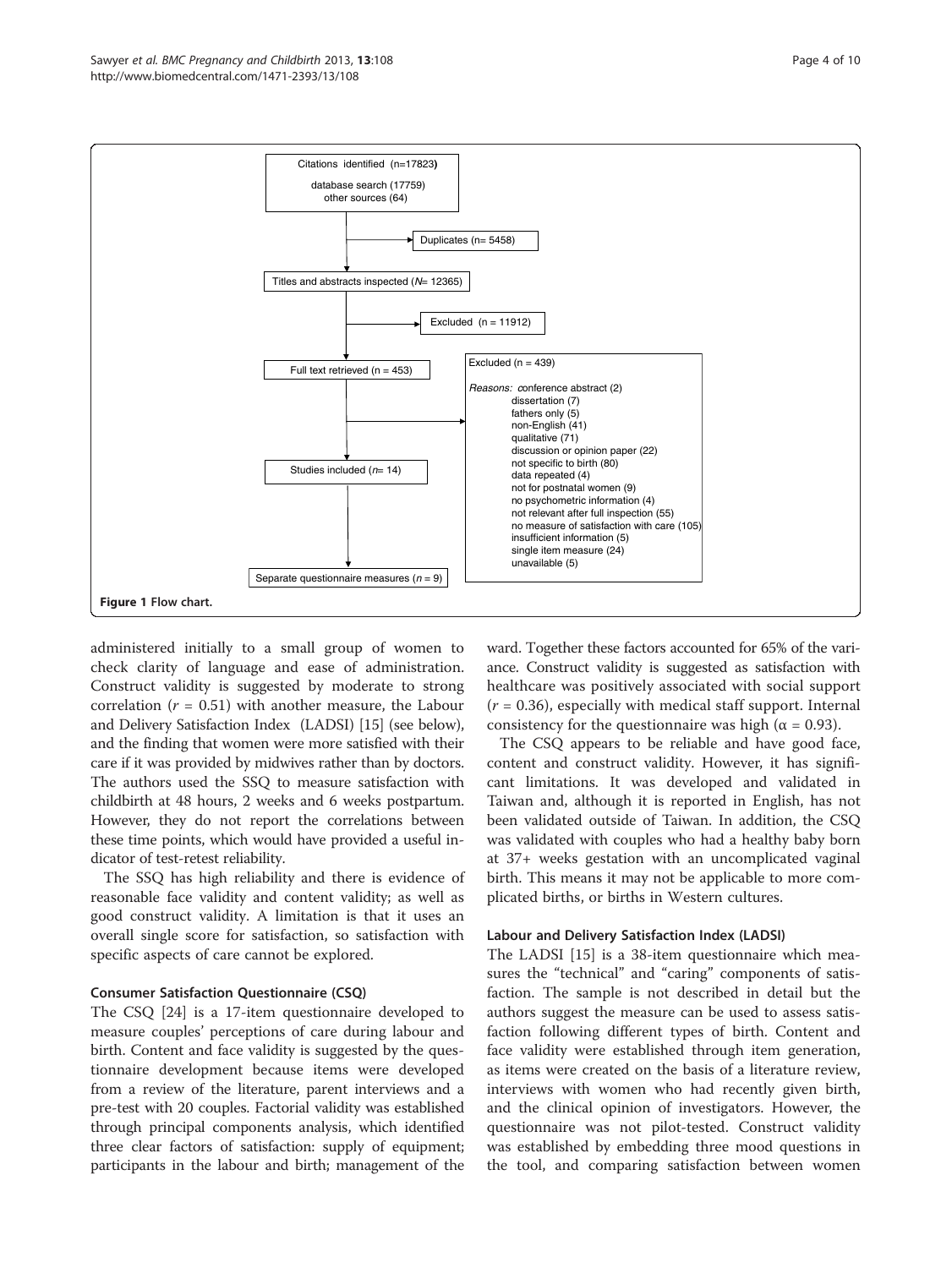with high and low mood scores. As predicted, those in the low mood group were less satisfied with care in comparison to those in the high mood group ( $p < .05$ ). Construct validity is also supported by findings from two other studies. One used the LADSI to compare satisfaction with midwifery or doctor-led care [[5\]](#page-8-0). As predicted, women were most satisfied with midwifery-led care. The other used a modified version of the LADSI, [[25\]](#page-8-0) and found that satisfaction scores were positively associated with health of mother and baby, perceived control and expectations. Complications with labour and birth were associated with lower satisfaction. Care provided by midwives rather than doctors was also associated with higher satisfaction [\[25](#page-8-0)].

The LADSI appears to have face validity and content validity, and there is some evidence of construct validity. Although the questions are phrased so that they can be answered by men, psychometric assessment was not conducted for men. Internal reliability of the measure is questionable. Scores were reasonably stable over the two time points  $(r = 0.64)$  [\[15](#page-8-0)] but Cronbach's alpha for the questionnaire was low ( $\alpha = 0.34$  overall; caring component α = 0.11; technical component α = 0.78). Moreover, factor analysis did not identify clear factors but yielded only one factor, which explained 28% of the variance, and 10 other factors which did not clearly fit with the caring or technical components. Considering the poor internal reliability and factorial validity the authors suggest only the total score of the questionnaire should be used.

## Maternal Satisfaction for Caesarean Section (MSCS)

The MSCS [\[26\]](#page-8-0) is a 22-item questionnaire designed to assess womens' satisfaction with caesarean section under regional anaesthesia. Face and content validity was established through the development of the questionnaire. Women generated items before and after caesarean section and the authors interviewed women until they no longer generated any new suggestions or items for the scale. Existing items from the literature were also included. Construct validity is suggested by a moderate correlation  $(r = 0.48)$  between the MSCS and a single item measuring overall satisfaction. Additional evidence for the construct validity of the measure is provided by two further studies [[27,28\]](#page-8-0). In the first, the MSCS successfully distinguished between women who had a spinal or epidural anaesthesia for caesarean section, with higher satisfaction scores in women who had an epidural. In comparison, the single satisfaction item was not able to differentiate between the two groups [\[27\]](#page-8-0). In the second study higher preoperative anxiety was associated with lower satisfaction in women having elective caesarean section (trait anxiety  $r = -0.24$ ; state anxiety  $r = -0.28$  $r = -0.28$ ) [28. Factorial validity was established through factor analysis, which produced

four clear dimensions: 1) Interaction with Family/Staff; 2) Anaesthetic/Technical effects; 3) Intra/postoperative events; and 4) Side effects. Internal reliability for the total scale and Factors 1 and 2 was high. However, Factors 3 and 4 displayed low reliability. Therefore although the questionnaire appears to have good face, content, and construct validity the reliability is questionable.

#### Perceptions of Care Adjective Checklist (PCACL-R)

The PCACL-R [\[29,30](#page-8-0)] was originally used in the Great Expectations study [\[29](#page-8-0)] which included 15-adjectives (eight negative and seven positive) for women to describe their care during labour and birth. The original paper does not include details of the selection of items or validation of the instrument but a later study identified three factors: negative, supportive, and considerate, which explained 41% of the variance [[31\]](#page-8-0). Redshaw and Martin [[30](#page-8-0)] modified the instrument by including a  $16<sup>th</sup>$ positive adjective (kind). They administered the questionnaire to a large sample of women who had recently given birth so the instrument could be formally validated. In-depth psychometric analyses were conducted for the checklist. Factorial validity was established through confirmatory factor analysis of the PCACL-R, which revealed a clear two dimensional (positive and negative) structure that fits the data well. The measure also displayed some construct validity. As predicted the PCACL-R was associated with more satisfaction, with the positive checklist related to higher satisfaction, and the negative checklist to dissatisfaction. Divergent validity was also suggested as the checklists, as expected, were not correlated with length of labour. Findings regarding group differences were mixed. Significant discriminability was observed for the positive lists between deprivation and partner status, but not for the negative checklist. This finding highlights the importance of looking at both subscales individually. Contrary to expectations, women who had a non-instrumental delivery scored lower on the PCACL-R positive scale. Both scales also demonstrated predictive validity as they were able to successfully predict satisfaction with communication from healthcare professionals [\[30](#page-8-0)].

As it is not reported how the items were selected and who reviewed the measure before administration it is difficult to assess content and face validity. However, the survey that provided the data on which the PACL-R was validated was developed on the basis of cognitive interviews and piloted with 400 women, both supporting the face and content validity of the survey instrument which included the PACL-R [\[32\]](#page-8-0). Women also reported that it was beneficial that they could report both positive and negative aspects of their care. Reliability was high (total scale  $\alpha$  = 0.81; positive scale  $\alpha$  = 0.78; negative scale  $\alpha$  = 0.73). In summary, the measure has good construct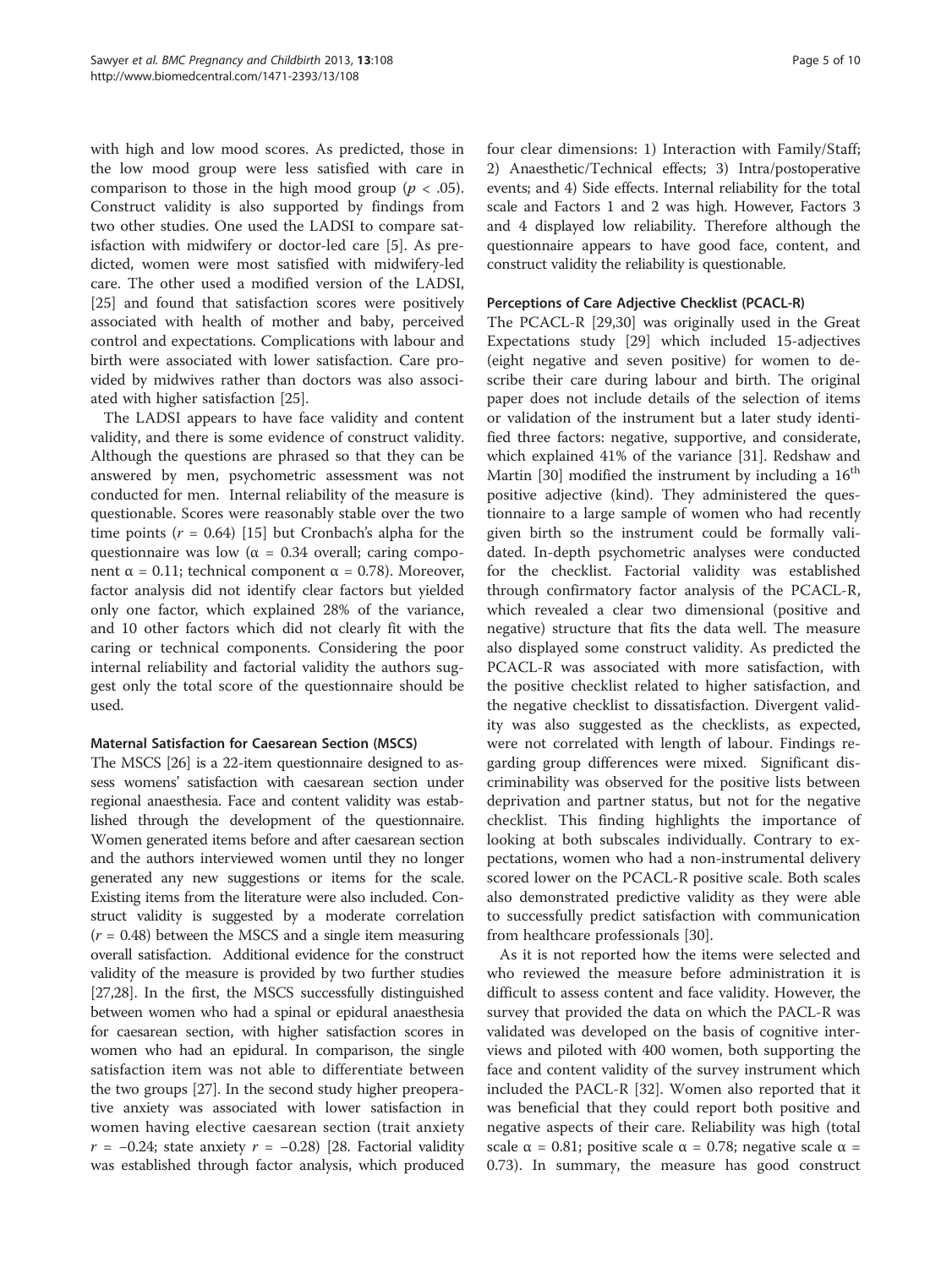validity and high reliability, as well as some evidence of face and content validity.

## Intrapartal care in relation to WHO recommendations (IC-WHO)

The IC-WHO [[33](#page-8-0)] is an adaptation of a previous questionnaire used to assess quality of maternity care based on the WHO's recommendations [[34](#page-8-0)]. As such, in comparison to the other questionnaires reviewed in this paper, the focus is on women's perceptions of the safety of practice and care. Adaptations included revisions to make it understandable for women and the exclusion of questions identified as difficult for women to understand. The questionnaire was tested for legibility and comprehensibility by five women who had recently given birth. The questionnaire includes 63 items that reflect the WHO's recommendations for care in normal birth and were divided into 1) practices which are demonstrably good and should be encouraged (39 items), 2) practices that are classified as clearly harmful or ineffective (four items), 3) practices where insufficient evidence exists to support a clear recommendation (three items), and 4) practices frequently used inappropriately (16 items). Women were asked to evaluate the items in two ways: the perceived reality (PR) of the care received and the subjective importance (SI) of each item. PR was scored in response to the question "This is what it was like for me" with possible responses being Yes, No, Do Not Know, Not Applicable (scores were finally dichotomised into Yes and No/Do Not Know. SI was measured in response to the phrase "It was this important for me" which was scored on a five-point Likert scale ranging from (1) not important at all to (5) of very great importance. Differences in SI were analysed for each of the 63 items. Although the questionnaire was based on a previous audit instrument which showed acceptable reliability and validity, very little psychometric information for the current measure is reported in the paper. Therefore it is important that this version of the questionnaire is validated for completion by women themselves. As this questionnaire is associated with a normal birth process women who had an elective caesarean section were excluded, which means it may not be suitable for this sample of women.

## Patient Perception Score (PPS)

The PPS [[35\]](#page-8-0) is a brief, easily administered questionnaire of satisfaction with care during childbirth. The measure consists of three-items that assess satisfaction with communication, safety and respect. The questionnaire has previously been used in trials of Simulation and Fire Drills Evaluation, including simulated obstetric emergencies. Validation of the PPS was done on 150 women following an operative birth. Face and content validity is suggested as the measure was approved by a focus group, funding body and ethics committee. However,

although the three dimensions assessed are identified in the literature as important components of satisfaction during childbirth, the PPS is a very short and simple questionnaire and content validity cannot be assured. Construct validity was established in a number of different ways. Firstly, the PPS was strongly  $(r = 0.64)$  correlated with a modified version (inclusion of only medical care items) of the Mackey Childbirth Satisfaction Rating Scale (MCSRS) [[1\]](#page-8-0). Secondly, the measure was able to distinguish between seniority of staff, with lower levels of staff receiving lower ratings of satisfaction. The three items also showed high reliability ( $α = 0.83$ ). The administration of the PPS also appears feasible as women reported the PPS to be simple and easy to complete. In summary the measure shows good construct validity and has high reliability, but due to the brevity of the measure face and content validity cannot be guaranteed.

## Questionnaire to assess clients' satisfaction (CliSQ)

The CliSQ [\[36\]](#page-8-0) is a 39-item questionnaire which measures three aspects of satisfaction: environment condition, care procedures and provided education. Total scores are converted into percentages and bands of 0–39, 40–59 and 60–100 are used to represent dissatisfaction, neutral, and satisfaction respectively. Psychometric validation of the measure was fairly limited. The questionnaire was not pilot tested before use and it is not clear how the items were generated. Attempts at content and face validity were made as the checklist was reviewed by 15 midwives and obstetricians. There is some evidence of the construct validity of the measure as there was a small correlation  $(r = 0.34)$  between women's desired care and their satisfaction with care. Factorial validity was not established, despite the authors reporting three subscales of satisfaction with care. However, the total scale showed high reliability ( $\alpha = 0.83$ ).

## Intrapartal-Specific QPP-questionnaire (QPP-I)

The QPP-I [\[16](#page-8-0)] was developed from a general measure of satisfaction: the Quality from the Patient's Perspective questionnaire (QPP) [[37\]](#page-8-0) which has a theoretical foundation. Twenty-two items of the QPP-I are based on items from the short [[38\]](#page-8-0) and long version of the QPP [[39\]](#page-8-0). Ten items were newly constructed, which were derived from the IC-WHO measure based on WHO recommendations [\[33,34\]](#page-8-0). Items were informed by previous questionnaires and interviews with women suggesting the measure has content and face validity. Women were asked to evaluate the items in two ways: the perceived reality of the care received and the subjective importance of each item. Factorial validity was established through structural equation modelling, which revealed one general factor and 10 subordinate factors. The measure also displayed some construct validity as women who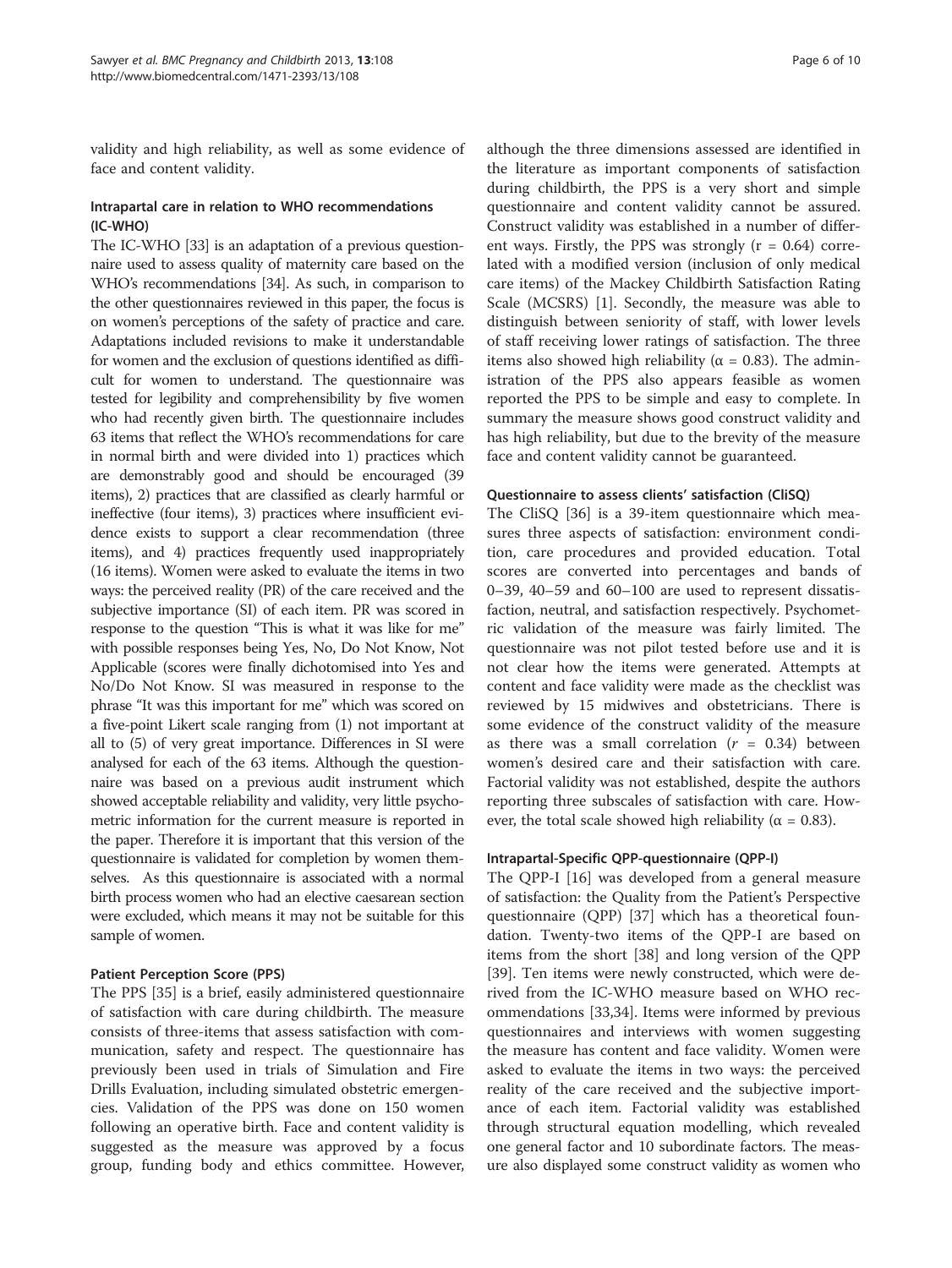scored higher on the perceived reality items were more likely to return to the same ward in the future. Reliability was mixed (perceived reality subscales  $\alpha$  range = 0.50 to 0.92; subjective importance subscales  $\alpha$  range = 0.49 to 0.93). The subscales with poor reliability were 'midwives present during labour' and 'medical care and pain relief' with alphas of 0.50 and 0.58 respectively (perceived reality), and 'midwives present during labour' and 'participation' with alphas of 0.49 and 0.57 respectively (subjective importance). Some of the factors only have a few items, which could contribute to reduced reliability [[40](#page-8-0)]. The QPP-I has therefore good face, content, and construct validity; but mixed reliability.

## **Discussion**

The purpose of this review was to identify questionnaires that measure satisfaction with care during labour and birth, and to examine their psychometric quality. Nine questionnaires were identified and evaluated. Questionnaires varied in the extent and quality of psychometric evaluation, as well as in their application to different populations (e.g. normal versus caesarean birth). Results from this review can help inform the decision about which questionnaire to use for particular circumstances.

## Choosing the appropriate questionnaire

Most of the questionnaires were intended to measure satisfaction with care during all types of labour and birth. Of these, the LADSI is probably the most frequently used but has low reliability and an unclear factor structure. The CliSQ showed adequate internal consistency but there is no information on how the items were generated, and items were only reviewed by healthcare professionals to assess content and face validity. The QPP-I and the IC-WHO were the only questionnaires that assessed satisfaction with different aspects of care as well as the perceived importance of these aspects of care. Indeed, a major limitation of satisfaction studies is that the relative importance or values that individual women or their partners place on different aspects of childbirth has seldom been measured [[11](#page-8-0)]. Of these two measures, the IC-WHO is lengthy and no reliability or validity statistics were reported. In comparison the QPP-I is shorter, based on a theoretical model of patient satisfaction, was developed partly on the basis of interviews with women, and shows reasonable reliability and strong validity. Therefore, if an in-depth measure of satisfaction with maternity services is required the QPP-I would be most appropriate.

For quick, simple assessment the SSQ or PCACL-R are probably most appropriate, with both demonstrating good reliability and validity overall. An advantage of both these measures is that they can be used to evaluate other aspects of maternity care (antenatal and postnatal)

if needed. However, whilst the PCACL-R asks participants to describe their care using positive and negative adjectives, it does not explore individual aspects of care (such as information provision, and involvement in decision making) so is less useful for evaluating particular aspects of maternity care.

Finally, three questionnaires were designed for particular types of births. Two questionnaires were designed for operative births (PPS and MSCS) and one for uncomplicated vaginal birth (CSQ). For operative births the PPS provides a brief, three-item measure which can be easily administered and completed quickly in a clinical setting. It has also been validated with women who have caesarean section or assisted birth (ventouse/forceps). The MSCS is a more detailed questionnaire with four clearly defined factors and good validity [\[27,28](#page-8-0)]. However, it was only validated in women who had elective caesarean sections, so may not be appropriate for women who have emergency caesareans. The only measure validated with women who had uncomplicated, vaginal birth was the CSQ. This measure has very good psychometric properties and can be used with mothers and fathers. However, the questionnaire has only been validated in Taiwan so requires further validation if used in other countries.

Finally, it should be noted that although some questionnaires were designed for specific birth types, no questionnaires were identified that evaluated care in specific populations, such as parents of sick or preterm babies, and parents who baby was stillborn. The experience of parents during these types of birth may be substantially different from giving birth to a healthy, term baby. Therefore, current measures of satisfaction with care may not be suitable for such parents. For example, a qualitative study exploring parents' views of care during the birth of their very premature baby found that staff appearing calm during the birth was an important contributor to satisfaction with care, a domain which is not included in current measures of birth satisfaction [[41](#page-8-0)].

#### Issues with measuring satisfaction with maternity care

This review has highlighted a number of issues surrounding the assessment of satisfaction. Firstly, there are only a small number of studies which include a multi-item measure of satisfaction with care specifically during labour and delivery. Amongst those that do, very few also include some form of psychometric detail/evaluation. However, the search did identify a large number of studies which assessed satisfaction with maternity care services at different time points or in general and were therefore not included in this review [\[13,42,43\]](#page-8-0). These types of omnibus measures are not as useful for healthcare providers or researchers who need a simple, quick measure specifically for care in labour and delivery. However, inspection of the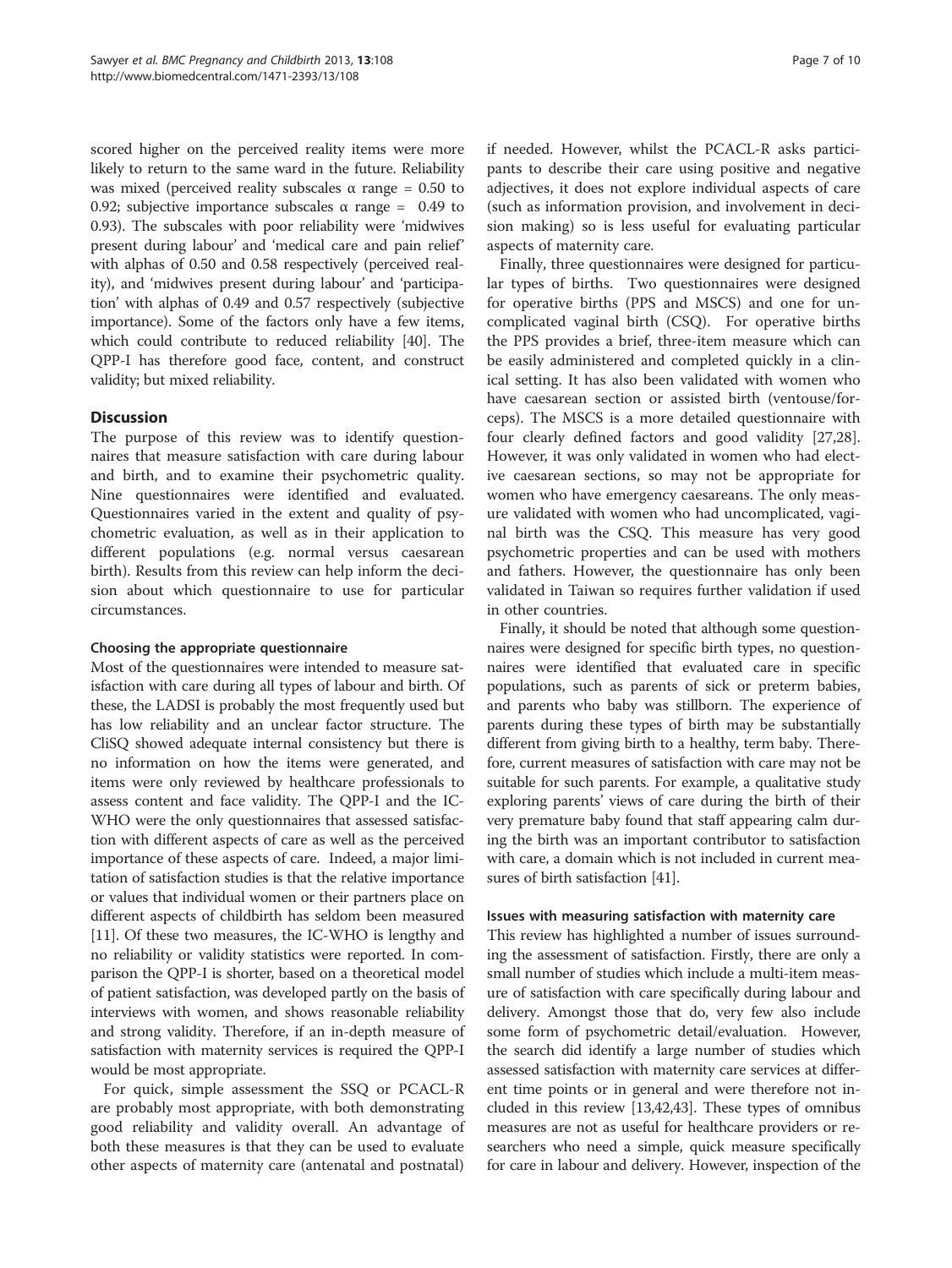<span id="page-7-0"></span>items used in these studies would be helpful to authors who are constructing a childbirth satisfaction measure.

Secondly, the studies in this review varied greatly in when they measured satisfaction (ranging from 24 hours to 15 weeks after birth), and some studies did not include any information about when satisfaction was measured. There are indications that the time of administration of a survey to measure satisfaction has an influence on satisfaction ratings. For example, satisfaction with care can change even over a short time [\[44](#page-8-0)] and measurement of satisfaction whilst the mother is still in hospital could produce different ratings compared to after discharge. Assessment of satisfaction with childbirth may be more suited when a certain time lag has passed following birth, as this will give the mother time to reflect on her experience and decide whether she was satisfied. Waldenstrom [\[45\]](#page-9-0) examined why some women's opinions became more negative a year after birth and found that soon after the birth women's responses may be overshadowed by relief that labour was over and the birth of a healthy baby. Longer after the event women may be more prepared to face negative aspects of labour and birth, such as having a long labour, medical interventions, or an unsatisfactory relationship with the caregiver.

Thirdly, although it is important to recognise the association between a woman's experience of labour and birth (such as pain and negative emotional experience) and her evaluation of care, studies do not always differentiate between the two [[17,19](#page-8-0)]. For example, a large number of questionnaire measures were excluded that included items that assessed both satisfaction with the experience and satisfaction with care [\[1](#page-8-0)[,46,47](#page-9-0)]. Although satisfaction is a complex construct that can be difficult to define, it is important that authors clearly outline the definition and conceptualisation of patient satisfaction used in their studies.

Fourthly, in a review of patient satisfaction measures, a theoretical foundation was highlighted as an essential criterion for satisfaction measures [[48](#page-9-0)]. The only measure which explicitly stated that it was developed on the basis of a theoretical model of patient satisfaction was the QPP-I. Most of the measures were data driven and were not based on the main theoretical models of satisfaction. For example, none of the measures incorporated expectation fulfilment into their assessment, which has been shown to be particularly important for women during childbirth [\[1,3](#page-8-0)].

Finally, the strict inclusion and exclusion criteria should be considered when evaluating the results of this review. Forty one papers were excluded because they were not published in English, meaning that additional measures may have been identified if these were included. In addition measures were excluded if any of the items were not about the birth i.e. included antenatal and/or postnatal items, or were not specifically concerned

with care, which again may have resulted in a larger number of measures.

#### Issues surrounding validation of the questionnaires

Exploring the factor structure of a questionnaire is viewed as an essential part of questionnaire design [[49](#page-9-0)] as it not only provides a basis for removing redundant or unnecessary items but can identify the underlying domains or subscales of a questionnaire. Some measures (e.g. CliSQ, IC-WHO) reported a multi-dimensional measure of childbirth satisfaction but the internal structure was not validated by factor analysis. Therefore the factorial validity of these measures is questionable and should be addressed by future research. Likewise, two questionnaires (SSQ, PPS) had very few items which means the factor structure cannot be explored.

Another important issue in validating questionnaires is ensuring this is done in an appropriate population with adequate sample size to be representative of that population. All of the questionnaires were validated in the appropriate populations (i.e. postnatal women, normal, instrumental, and caesarean deliveries). However, with the exception of the PCACL-R and QPP-I, most studies consisted of relatively small sample sizes. Finally, all but two measures were designed and phrased specifically in relation to childbirth, which may increase the validity of these measures. However, the two generic questionnaires (SSQ and PCACL-R) may be particularly useful to compare satisfaction at different time points.

## Conclusions

Despite the plethora of research examining satisfaction with maternity care, only a small number of validated measures have looked specifically at satisfaction with care during labour and birth. Satisfaction is an increasingly reported outcome which requires brief, reliable and valid measures for use generally and with specific populations to inform practice. This review provides an overview of the current measures and recommends questionnaires for the particular needs of the researcher and/or clinician. Future research should continue to evaluate and report psychometric properties of these measures. This information will enable clearer choices regarding valid and reliable measures. In addition, research needs to consider timing of measurement, as well as being clear about how satisfaction is conceptualised and the theoretical basis for this.

#### Additional file

[Additional file 1: Table S1.](http://www.biomedcentral.com/content/supplementary/1471-2393-13-108-S1.docx) Characteristics of included questionnaires.

#### Competing interests

The authors declare that they have no competing interests.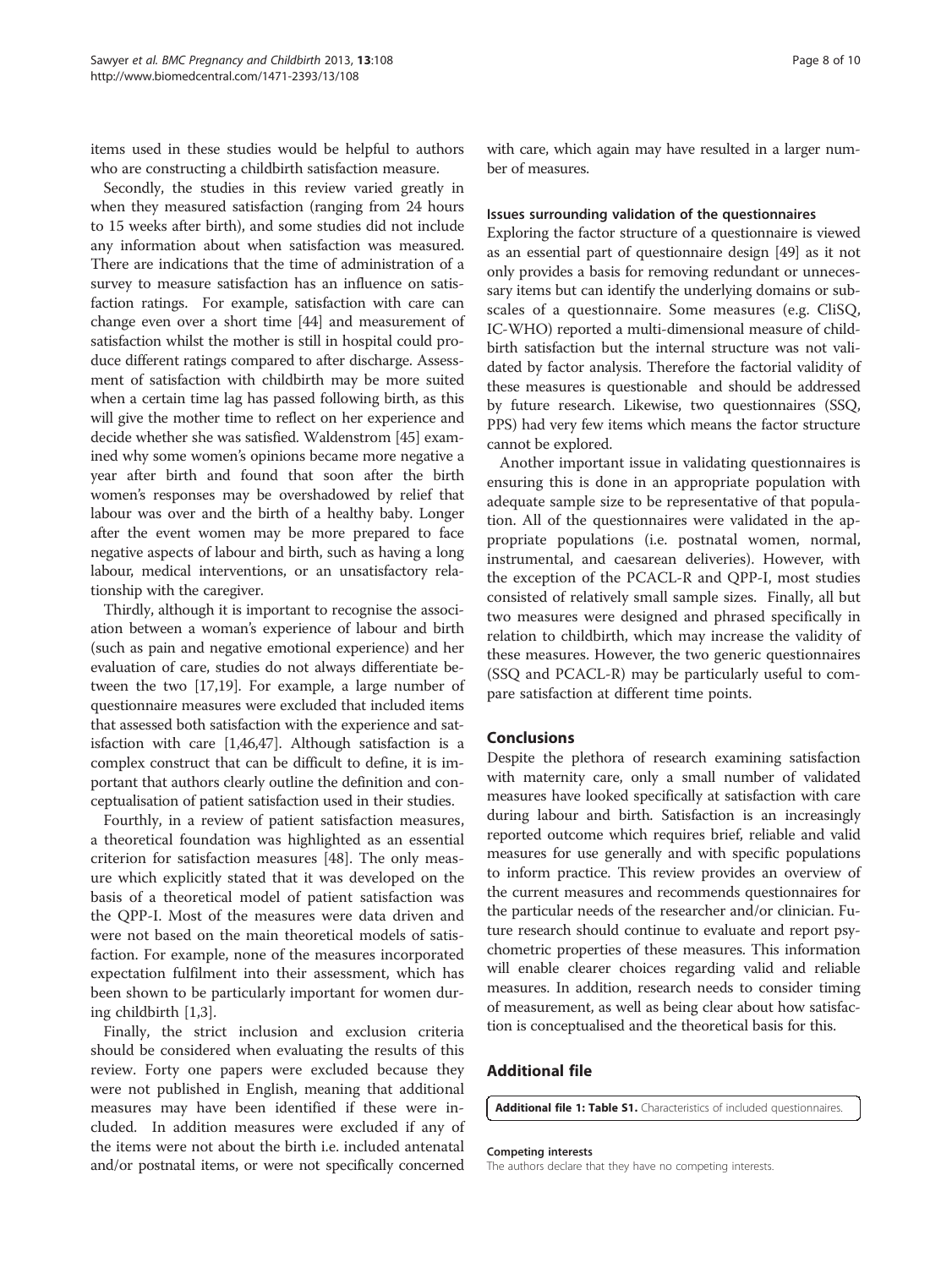#### <span id="page-8-0"></span>Authors' contributions

AS contributed to the protocol, carried out the searches, analysed the results and drafted the manuscript; SA contributed to the protocol, analysis and revisions of the manuscript; JA and GG (representatives from parent groups) contributed to the protocol and revisions of the manuscript; HR and LD contributed to the protocol and revision of the manuscript. All authors read and approved the final manuscript.

#### Acknowledgements

This work was supported by the National Institute of Health Research (Reference RPPG060910107): Improving quality of care and outcome at very preterm birth. The Preterm Birth Programme presents independent research commissioned by the National Institute for Health Research (NIHR) under its Programme Grants for Applied Research funding scheme (RP-PG- 0609– 10107). The views expressed are those of the author(s) and not necessarily those of the NHS, the NIHR or the Department of Health.

#### Author details

<sup>1</sup>School of Psychology, University of Sussex, Brighton, East Sussex, UK. <sup>2</sup>School of Health Sciences, City University London, 20 Bartholomew Close, London, UK. <sup>3</sup>Jane Abbott, Bliss (The Special Care Baby Charity), 9 Holyrood Street, London, UK. <sup>4</sup>Gillian Gyte, National Childbirth Trust, Alexandra House, Oldham TerraceLondon, UK. <sup>5</sup>Heike Rabe, Academic Department of Paediatrics, Brighton and Sussex University Hospitals Trust, Royal Alexandra Children's Hospital, Eastern Road, Brighton, UK. <sup>6</sup>Lelia Duley, Nottingham Clinical Trials Unit, University of Nottingham, Nottingham, UK.

#### Received: 3 December 2012 Accepted: 2 May 2013 Published: 8 May 2013

#### References

- Goodman P, Mackey MC, Tavakoli AS: Factors related to childbirth satisfaction. Issues Innovations Nurs Pract 2004, 46:212-219.
- 2. Department of Health: Equity and excellence. Crown: Liberating the NHS; 2010.
- 3. Hodnett ED: Pain and women's satisfaction with the experience of childbirth: a systematic review. Am J Obstet Gynecol 2002, 186:160–172.
- 4. Redshaw M: Women as consumers of maternity care: measuring "satisfaction" or "dissatisfaction"? Birth 2008, 35:73–76.
- 5. Harvey S, Rach D, Stainton M, Jarrell J, Brant R: Evaluation of satisfaction with midwifery care. Midwifery 2002, 18:260–267.
- 6. Waldenstrom U, Hildingsson I, Rubertsson C, Radestad I: A negative birth experience: prevalence and risk factors in a national sample. Birth 2004, 31:17–26.
- 7. Sitzia J, Wood N: Patient satisfaction: a review of issues and concepts. Soc Sci Med 1997, 12:1829–1843.
- 8. Ware JE, Snyder MK, Wright R, Davies AR: Defining and measuring patient satisfaction with medical care. Eval Program Plann 1983, 6:247-263
- Linder-Pelz S, Struening EL: The multidimensionality of patient satisfaction with a clinic visit. J Community Health 1985, 10:42-54.
- 10. Crow R, Gage H, Hampson S, Hart J, Kimber A, Storey L, et al: The measurement of satisfaction with healthcare: implications for practice from a systematic review of the literature. Health Technol Assess 2002, 6:1–244.
- 11. Bramadt IJ, Driedger M: Satisfaction with childbirth: theories and methods of measurement. Birth 1993, 20:22–29.
- 12. Waldenstrom U, Rudman A, Hildingsson I: Intrapartum and postpartum care in Sweden: women's opinions and risk factors for not being satisfied. Acta Obstet Gynecol 2006, 85:551-560.
- 13. Brown S, Lumley J: Satisfaction with care in labor and birth: a survey of 790 Australian women. Birth 1994, 21:4–13.
- 14. Seguin L, Therrien R, Champagne F, Larouche D: The components of women's satisfaction with maternity care. Birth 1989, 16:109–113.
- 15. Lomas J, Dore S, Enkin M, Mitchell A: The labor and delivery satisfaction index – the development and evaluation of a soft outcome measure. Birth 1987, 14:125–129.
- 16. Wilde Larsson B, Larsson G, Kvist LJ, Sandin-Bojo AK: Womens' opinions on intrapartal care: development of a theory-based questionnaire. J Clin Nurs 2010, 19:1748–1760.
- 17. Britton J: The assessment of satisfaction with care in the perinatal period. J Psychosom Obstet Gynecol 2012, 33:37–44.
- 18. Sitzia J: How valid and reliable are patient satisfaction data? An analysis of 195 studies. Int J Qual Health Care 1999, 11:319–328.
- 19. Rudman A, El-Khouri B, Waldenstrom U: Women's satisfaction with intrapartum care – a pattern approach. J Adv Nurs 2007, 59:474–487.
- 20. Chartong P, Abrishami A, Wong J, Herrera F, Chung F: Systematic review of questionnaires measuring patient satisfaction in ambulatory anesthesia. Anesthesiology 2009, 110:1061–1067.
- 21. Kline P: A psychometrics primer. London: Free Association Books; 2000.
- 22. Fitzpatrick R, Davey C, Buxton MJ, Jones DR: Evaluating patient-based outcome measures for use in clinical trials. Health Technol Assess 1998,  $2:1-74$
- 23. Ware J, Kosinski M, Keller SD: A 12-Item Short Form Health Survey. Construction of scales and preliminary tests of reliability and validity. Med Care 1996, 34:220–233.
- 24. Hung CH, Hsu YY, Lee SF: Couples' satisfaction with health care service during labor and delivery. Kaohsiung J Med Sci 1997, 13:255-262.
- 25. Fair CD, Morrison TE: The relationship between prenatal control, expectations, experienced control, and birth satisfaction among primiparous women. Midwifery 2012, 28:39–44.
- 26. Morgan PJ, Halpern S, Lo J: The development of a maternal satisfaction scale for caesarean section. Int J Obstet Anesth 1999, 8:165-170.
- 27. Morgan PJ, Halpern S, Lam-McCulloch J: Comparison of maternal satisfaction between epidural and spinal anesthesia for elective Cesarean section. Can J Anaesth 2000, 47:956–961.
- 28. Hobson JA, Slade P, Wrench IJ, Power L: Preoperative anxiety and postoperative satisfaction in women undergoing elective caesarean section. Int J Obstet Anesth 2006, 15:18-23.
- 29. Green JM, Coupland VA, Kitzinger J: Great expectations: a prospective study of women's expectations and experiences of childbirth. Cambridge: University of Cambridge: 1988
- 30. Redshaw M, Martin CR: Validation of a perceptions of care adjective checklist. J Eval Clin Pract 2009, 15:281–288.
- 31. Green JM, Baston HA: Feeling in control during labour: concepts, correlates and consequences. Birth 2003, 30:235–247.
- 32. Redshaw M, Harris A, Ingram J: Delivering neonatal care. The neonatal unit as a working environment. London: HMSO; 1996.
- 33. Sandin-Bojo AK, Larsson BW, Hall-Lord ML: Women's perception of intrapartal care in relation to WHO recommendations. J Clin Nurs 2008, 17:2993–3003.
- 34. Sandin-Bojo AK, Hall-Lord ML, Axelsson O, Udén G, Wilde-Larsson B: Midwifery care: development of an instrument to measure quality based on the World Health Organization's classification of care in normal birth. J Clin Nurs 2004, 13:75–83.
- 35. Siassakos D, Clark J, Sibanda T, Attilakos G, Jefferys A, Cullen L, et al: A simple tool to measure patient perceptions of operative birth. BJOG 2009, 116:1755–61.
- Simbar M, Ghafari F, Zahrani ST, Majd HA: Assessment of quality of midwifery care in labour and delivery wards of selected Kordestan Medical Science university hospitals. Int J Health Care Qual Assur 2009, 22:266-277
- 37. Wilde B, Larsson G, Larsson M, Starrin B: Quality of care: development of a patient-centred questionnaire based on a grounded theory model. Scand J Caring Sci 1994, 8:39–48.
- 38. Wilde Larsson B, Larsson G: Development of a short form of the quality from the patient's perspective (QPP) questionnaire. J Clin Nurs 2002, 11:681-687.
- 39. Larsson G, Wilde Larsson B, Munck IME: Refinement of the questionnaire 'Quality from the Patient's Perspective' using structural equation modelling. Scand J Caring Sci 1998, 12:111–118.
- 40. Wilde-Larsson B, Sandin-Bojo A-J, Starrin B, Larson G: Birthgiving women's feelings and perceptions of intrapartal care: a nationwide Swedish crosssectional study. J Clin Nurs 2011, 20:1168-1177.
- 41. Sawyer A, Rabe H, Abbott J, Gyte G, Duley L, Ayers S: Parents' experiences and satisfaction with care during the birth of their very preterm baby: A qualitative study. BJOG 2013, 120:637–43.
- 42. Janssen PA, Dennis C-L, Reime B: Development and psychometric testing of the care in obstetrics: measure for testing satisfaction (COMFORTS) Scale. Res Nurs Health 2006, 29:51–60.
- 43. Senarath U, Fernando DN, Rodrigo I: Factors determining client satisfaction with hospital-based perinatal care in Sri Lanka. Trop Med Int Health 2006, 11:1442–1451.
- 44. Stevens M, Reininga IH, Boss NA, van Horn JR: Patient satisfaction at and after discharge: effect of a time lag. Patient Educ Couns 2006, 60:241–245.